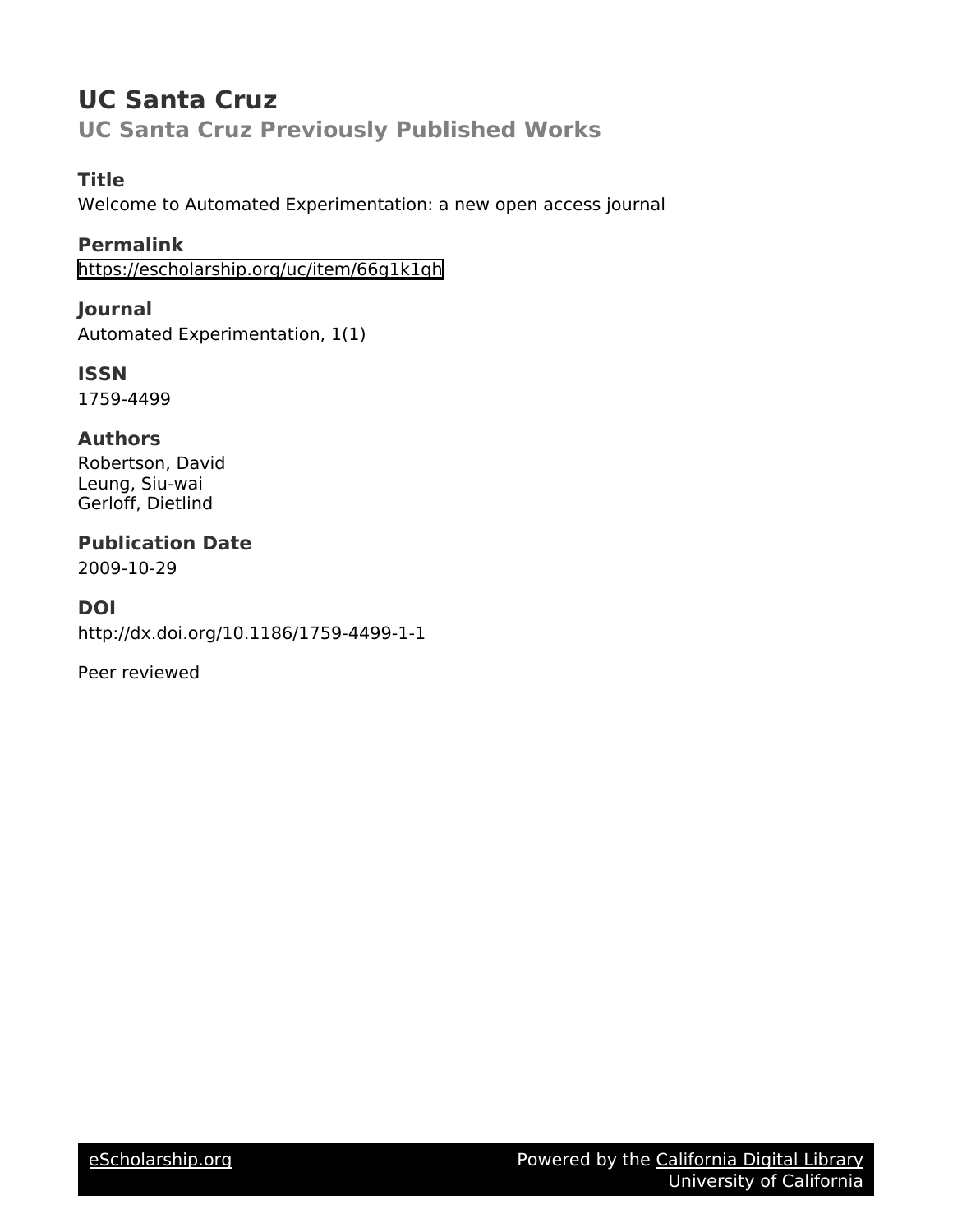# **Automated Experimentation**

### Editorial **[Open Access](http://www.biomedcentral.com/info/about/charter/)**

## **Welcome to Automated Experimentation: a new open access journal** David Robertson\*1, Siu-wai Leung\*2 and Dietlind Gerloff\*3

Address: 1School of Informatics, University of Edinburgh, 10 Crichton Street, Edinburgh EH8 9AB, UK, 2Institute of Chinese Medical Sciences, University of Macau, Av. Padre Tomas Pereira, Macao, PR China and 3Biomolecular Engineering Department, University of California Santa Cruz, 1198 High Street, Santa Cruz, CA 95064, USA

Email: David Robertson\* - dr@inf.ed.ac.uk; Siu-wai Leung\* - swleung@umac.mo; Dietlind Gerloff\* - gerloff@soe.ucsc.edu \* Corresponding authors

Published: 29 October 2009

*Automated Experimentation* 2009, **1**:1 doi:10.1186/1759-4499-1-1

[This article is available from: http://www.aejournal.net/content/1/1/1](http://www.aejournal.net/content/1/1/1)

© 2009 Robertson et al; licensee BioMed Central Ltd.

This is an Open Access article distributed under the terms of the Creative Commons Attribution License [\(http://creativecommons.org/licenses/by/2.0\)](http://creativecommons.org/licenses/by/2.0), which permits unrestricted use, distribution, and reproduction in any medium, provided the original work is properly cited.

Received: 1 May 2009 Accepted: 29 October 2009

#### **Abstract**

Modern experimental science provides more opportunities for yet larger series of experiments. Demand for experimental results also has become more diverse, requiring results that have direct connections to systems outside the laboratory. With this has come an ability to automate many areas of experimental science, not only the experiments themselves but also the larger processes that contribute to experimentation and analysis more broadly. As automated experimentation becomes more widely used and understood, we launch this journal to provide a proper publication channel for this new breed of interdisciplinary research as well as a bridge to all significant groundwork research that would facilitate possible automated experimentation. With this in mind, we are interested in publishing all kinds of research into scientific experimentation, including research where the potential for automation is at proof or concept or early deployment stage.

### **Editorial**

The popular image of traditional science involves researchers toiling laboriously over laboratory experiments, driven by the desire to establish definitive and permanent results. Modern experimental science provides more opportunities for even larger series of experiments. Demand for experimental results has also become more diverse, requiring results that have direct connections to systems outside the laboratory. With this has come an ability to automate many areas of experimental science, not only the experiments themselves but also the larger processes that contribute to experimentation and analysis more broadly. For example:

• Formal process languages allow rapid replication and enactment of experimental designs.

• Service and grid architectures permit experimental data to be shared in large volumes.

• Roboticised laboratory systems permit fast translation of experiments to the physical world.

• Verification methods allow experimental protocols to be more rigorously tested.

• Systems for maintaining experimental context, such as provenance of data.

• Systems to chart broader requirements and argumentation surrounding experiments.

Automation provides many opportunities to conduct traditional experiments more efficiently but, more funda-